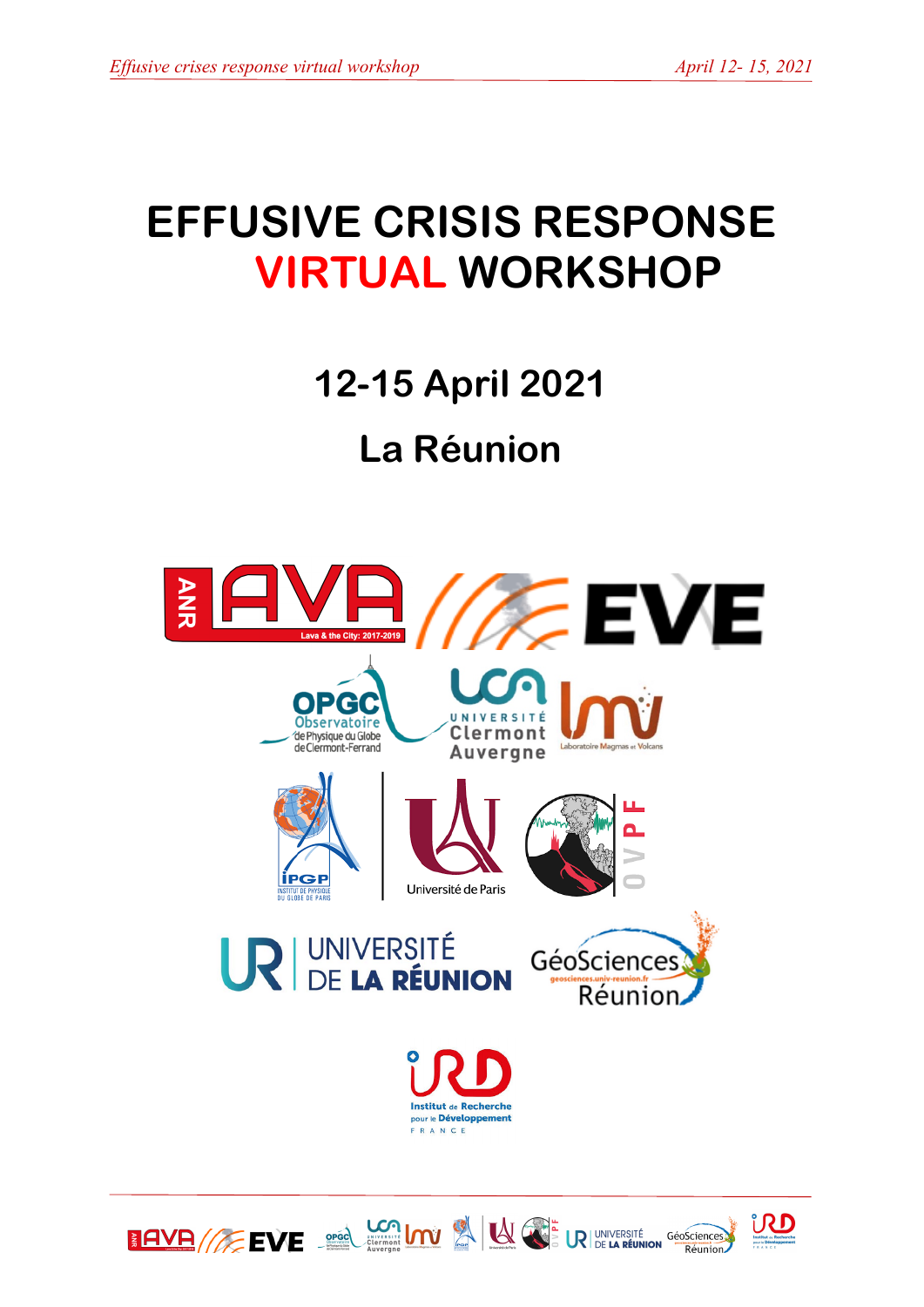This workshop is organized by the project Lava Advance in Vulnerable Areas financed by the *Agence National pour la Recherche* (ANR-LAVA, PI: A. Harris, program: DS0902 2016; Project: ANR-16 CE39-0009; https://anr.fr/Project-ANR-16-CE39-0009) in collaboration with the European Volcano Early warning system project (EVE, PI: J. Marti, grant agreement: n°826292 http://www.evevolcanoearlywarning.eu/), and focuses on crisis management in case of effusive volcanic eruption in Europe and worldwide.

The aim of the workshop is to get together many actors in the world of mitigating, and responding to, effusive crises for a 4 days long experience-sharing and brain-storming exercise (including volcano observatories and civil protection).

The workshop includes:

1) presentations and discussions focusing on scientific responses to effusive crises and civil protection responses in France, Hawaii, Republic Democratic of Congo, Cameroon, Ecuador, Italy and Iceland.

2) presentations about societal issues, community expectations and perspectives during volcanic crises

3) an expert elicitation about scientific response to effusive crises

The program is detailed below.



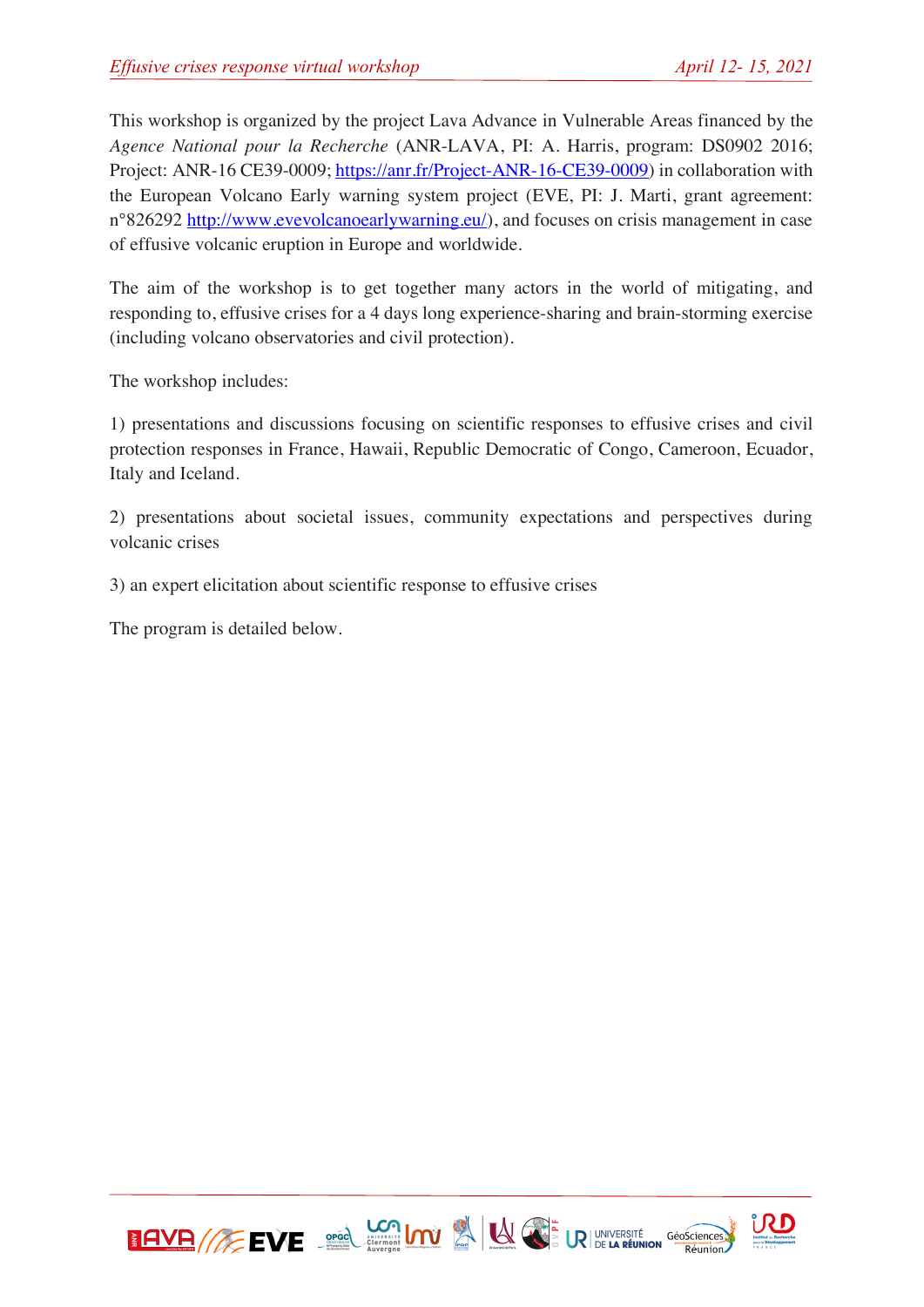## Program

#### All times are Central European Time - CET (UTC +2)

**------------------ ------------------ ------------------ ------------------ ------------------ ------------------**

### Monday 12

#### *Introduction to the workshop (Convener: P. Bachèlery; moderator: O. Chevrel)*

- **09:30** Aim of workshop from ANR-LAVA *A.Harris (LMV, France)*
- **09:45** EVE: summary and status *J. Marti (CSIC, Spain)*
- **10:00** Presentation of the expert elicitation during volcanic crises A.Tadini *(LMV, France)*, J. Morin *(U. Cambridge, UK)*, A. Harris *(LMV, France), Willy Aspinall (University of Bristol, UK), and Andrea Bevilacqua (INGV Pisa, Italy)*

#### *Session 1: Volcanic crisis management in France (Convener: N. Villeneuve, moderator: O. Chevrel)*

- **11:00** Ongoing volcanic unrest and crisis management in France  *JC Komorowski (IPGP, France)*
- **11:30** Volcano crisis management at Piton de la Fournaise *A. Peltier (OVPF, France) + S. Drenne (EMZPCOI, La Réunion, France)*
- 12:00 Contribution of OPGC to volcano crisis response (HOTVOLC, dynVOLC, Oi<sup>2</sup>) *L. Gurioli (LMV, France)*

**------------------**

**12:30 - 14:30 BREAK**

**------------------**

- *Session 2: Tracking & modelling effusive eruptions (Convener: A. Harris, moderator: N. Villeneuve)*
- **14:30 Estimation, tracking and delivery of effusion rate data during eruptive crises using the MODIS-MIROVA system** *D. Coppola (U. Turin, Italy)*
- **15:00** Tracking effusive eruptions: ASTER URP global sensor web program *M. Ramsey (U. Pittsburgh, USA)*
- **15:30** Modeling lava flows and response during volcanic crises at Piton de la Fournaise *O. Chevrel (LMV, France) & P. Saramito (U. Grenoble, France)*
- *Session 3: Societal issues during crises (Convener: A. Peltier, moderator: A. Harris)*

**16:00** Social media during crises *C. Rizza (Polytech Paris, France)*

**16:30** Open Discussion **17:00** Close of first day



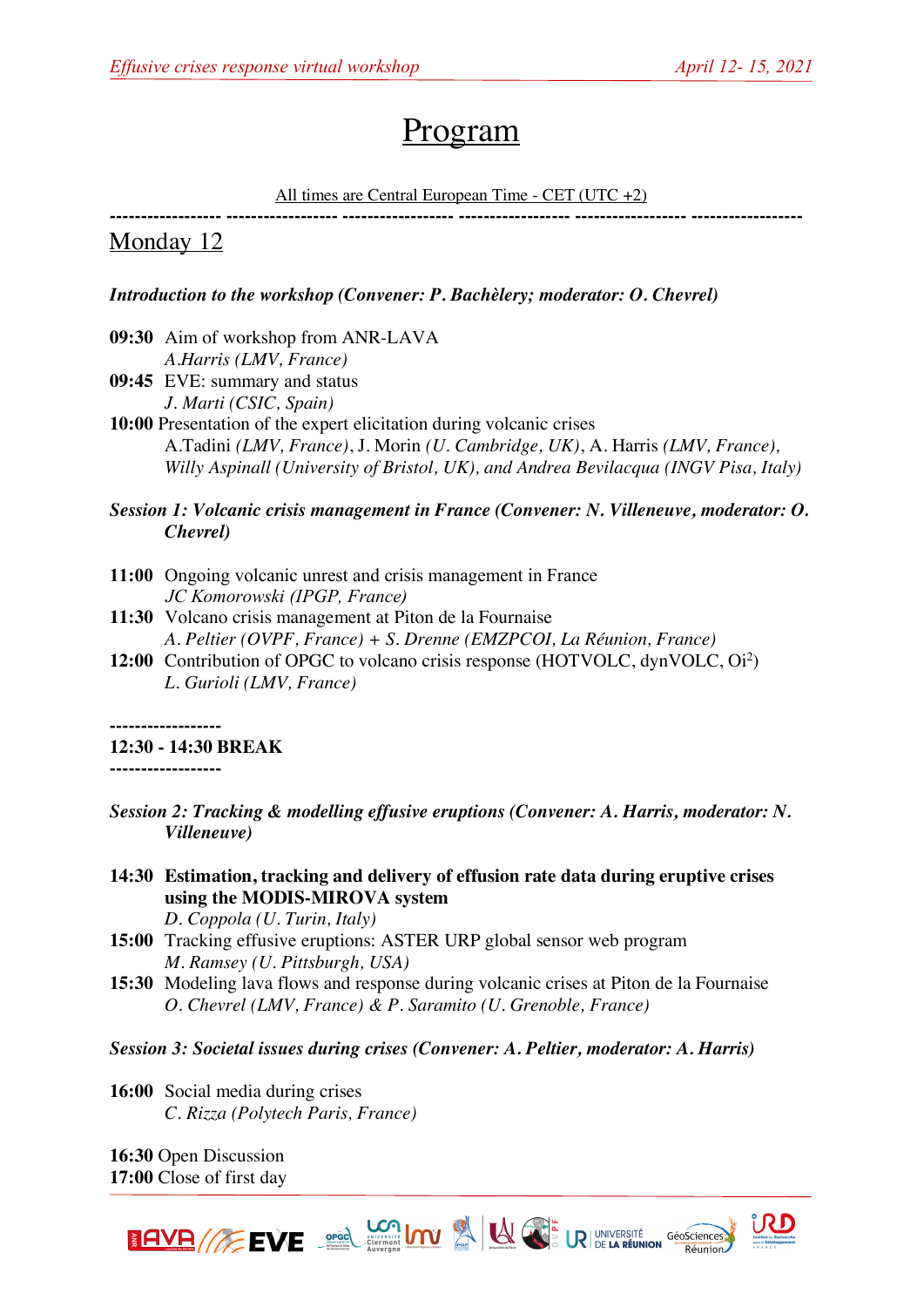**------------------ ------------------ ------------------ ------------------ ------------------ ------------------**

### Tuesday 13:

- *Session 3: Societal issues during crises - continue (Convener: A. Peltier, moderator: A. Harris)*
- **09:30 Law and Volcanism in France** *O. Dupéré (U. La Réunion)*
- **10:00** Societal issues of volcanic risk at Piton de la Fournaise: sentimental attachment to, and knowledge of, the volcano, visitor frequentation and accidentology *N. Villeneuve (U. La Réunion, IPGP, France)*
- **10:30** Evacuation challenges: the case of the 2007 eruption of Piton de la Fournaise *J. Morin (U. Cambridge, UK)*

**11:00** Open Discussion

**------------------**

#### **12:00 – 14:00 BREAK**

**------------------**

**14:00** Unrest examples selected for Piton de la Fournaise *P. Bachèlery (LMV, France)*

#### **14:30 Expert elicitation during volcanic crises**

*Lead by* A. Tadini *(LMV, France)*, J. Morin *(U. Cambridge, UK)*, A. Harris *(LMV, France) Willy Aspinall (University of Bristol), and Andrea Bevilacqua (INGV Pisa), moderator: A. Peltier*

*This is an exercise involving all the participants of the workshop*

**17:00** Close of second day

**------------------ ------------------ ------------------ ------------------ ------------------ ------------------**



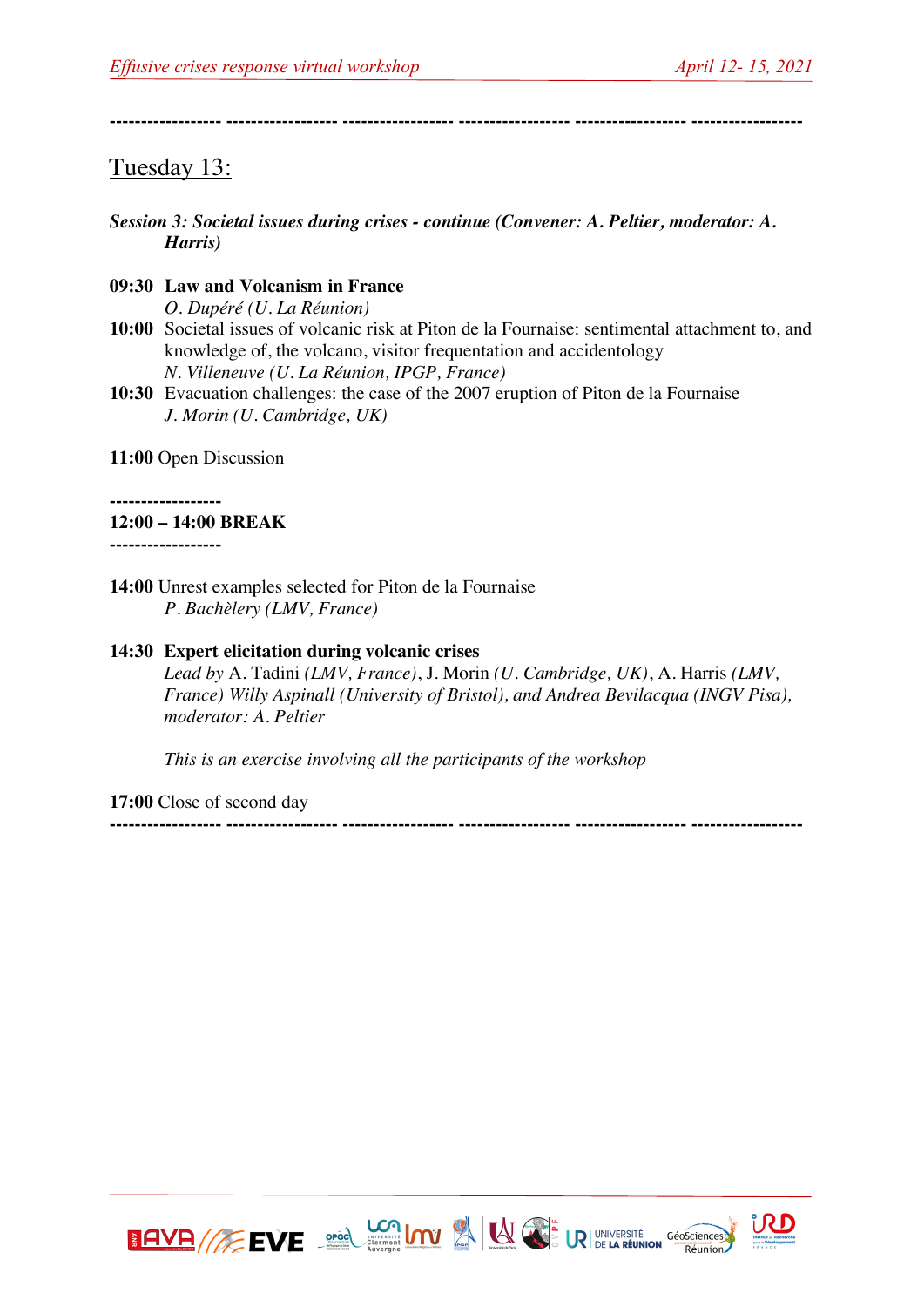## Wednesday 14:

#### *Session 4: Effusive crisis management around the world (Convener: N. Villeneuve, moderator: O. Chevrel)*

- **09:00** Effusive crisis management in Hawaii, USA *Hannah Dietterich (USGS, HVO, Alaska Observatory) Tina Neal (USGS, HVO) Talmadge Magno (emergency manger Hawaii)*
- **10:00** La localisation spatio-temporelle de la population, un renforcement des capacités de gestion des risques liés aux coulées de lave à Goma, RD Congo *Adalbert Muhindo (Head of GVO, DRC) Joseph Makundi (Civil Protection, DRC)*

**11:00** Open Discussion

**------------------ 12:00 – 14:00 BREAK ------------------**

- *Session 4: Effusive crisis management around the world (Convener: A. Harris, moderator: O. Chevrel)*
- **14:00** Volcanic crisis management: the 1999 and 2000 cases of Mount Cameroon eruptions *Bekoa Ateba (Head of Mount Cameroon Volcano Observatory) Wokwenmendam N.P. To be confirmed*
- **15:00** Volcanic crisis management during the last eruptions in Galapagos (Wolf 2015, Fernandina 2017, 2018 and 2020, Sierra Negra 2018, Ecuador *Benjamin Bernard (IG-EPN, Ecuador)*

**16:00** Open Discussion

**16:30** Close of third day

**------------------ ------------------ ------------------ ------------------ ------------------ ------------------**